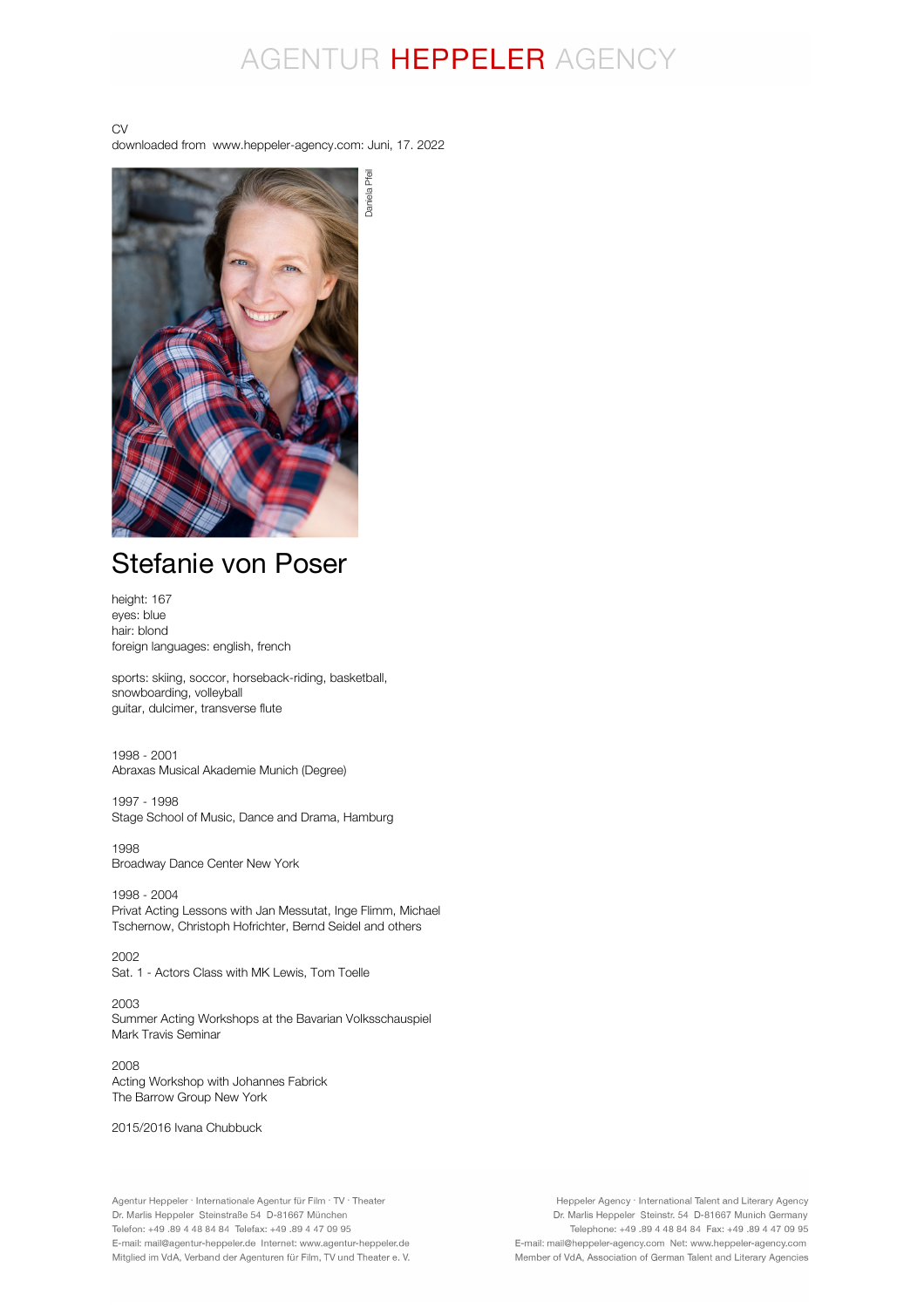2007-2017 ensemble21 - Training

## Awards

2016 Wir drehen keinen Film production: Ulla Geiger director: Ulla Geiger

2014 Job Interview -2016 production: Rovolution Film director: Julia Walter

## Movie

- 2018 Crossroads production: DPM Media director: Daniel Ponath
- 2017 FRAU MUTTER TIER role: Larissa von Stein production: Mixtvision Mediengesellschaft director: Felicitas Darschin
- 2016 Wir drehen keinen Film production: Ulla Geiger director: Ulla Geiger
- 2015 König Laurin role: Queen Dorothea production: Sparkling Pictures director: Matthias Lang
- 2015 Einmal bitte alles role: Verkäuferin production: filmschaft maas & füllmich director: Helena Hufnagel
- 2013 Alles Inklusive role: Heike production: Olga Film GmbH director: Doris Dörrie
- 2011 Tom und Hacke production: Kevin Lee Filmgesellschaft director: Norbert Lechner
- 2010 Mischgebiet role: Sabine production: Junge Götter Film director: Josef Mayerhofer

### 2007 Räuber Kneissl role: Kathi Kneissl production: Wiedemann & Berg director: Marcus H. Rosenmüller

- 2007 Meine Mutter, mein Bruder und ich production: die film GmbH director: Nuran David Calis
- 2006 Schwere Jungs role: Norwegerin production: Olga Film GmbH director: Marcus H. Rosenmüller
- 2006 Weißt was geil wär...!? role: Djulie production: SamFilm GmbH director: Mike Marzuk
- 2005 Wer früher stirbt ist länger tot role: Sofie production: Roxy Film GmbH director: Marcus H. Rosenmüller
- 2005 Grenzverkehr role: girl production: die film GmbH director: Stefan Betz

## **Streaming**

2021 Sex, Zimmer, Küche, Bad production: Pantaflix Studios GmbH TV station: Amazon Prime director: Lars Parlaska

## **Television**

- 2022 Die Bergretter production: ndF neue deutsche Filmgesellschaft mbH TV station: ZDF
- 2021 Die Bergretter

role: Emilie Hofer production: ndf TV station: ZDF director: Heinz Dietz, Frauke Thieleke

- 2021 Herzogpark production: Letterbox Filmproduktion GmbH TV station: RTL / TVnow / VOX director: Jochen Alexander Freydank
- 2021 Toni, männlich, Hebamme production: Bavaria Fiction GmbH .<br>TV station: ARD (Degeto) director: Sibylle Tafel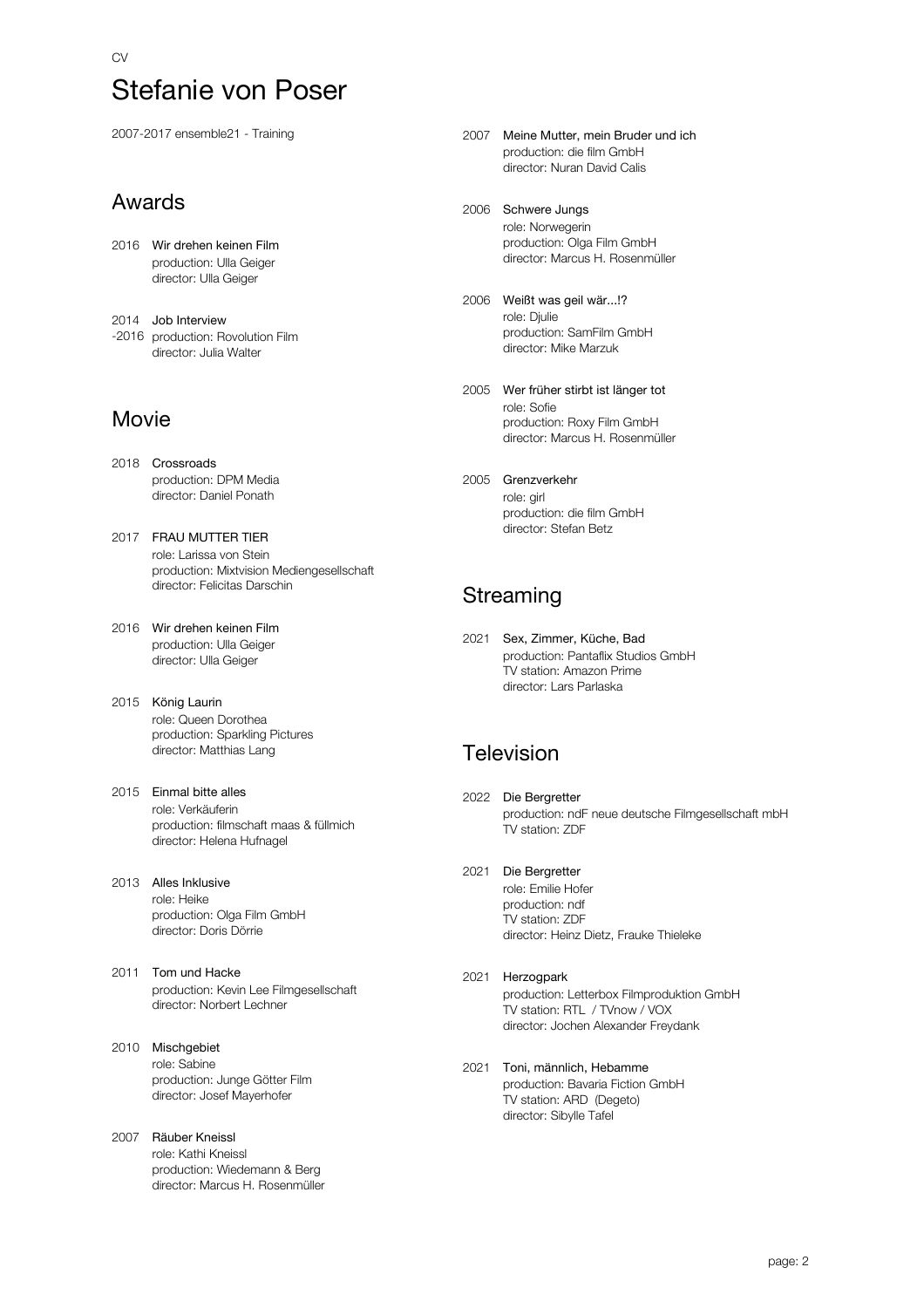2021 Ein Krimi aus Passau Zu jung zu sterben role: Esther Fux production: Hager Moss Film GmbH TV station: BR / Degeto director: Andreas Herzog 2021 Dahoam is dahoam production: Dahoam Television GmbH TV station: BR 2021 Völlig Meschugge ?! role: Claudia Bürger production: Tellux Film GmbH TV station: ZDF/KIKA director: Frank Stoye 2021 In aller Freundschaft role: Sandra Goran production: Saxonia Media Filmproduktionsgesellschaft mbH TV station: ARD / Degeto director: Mathias Luther 2020 Die Bergretter production: ndF neue deutsche Filmgesellschaft mbH TV station: ZDF director: Florian Kern, Heinz Dietz, Steffen Mahnert 2020 Lehrerin allein zu Haus production: Made For Film TV station: ZDF/ZDF neo director: Sinan Akkus 2020 Toni, männlich, Hebamme role: Karen production: Bavaria TV station: ARD / Degeto director: Sybille Tafel 2020 Die Rosenheim-Cops Folge 470 production: Bavaria Fiction GmbH TV station: ZDF director: Werner Siebert series criminal film 2019 Die Bergretter role: Emilie Herbrechter production: ndF neue deutsche Filmgesellschaft mbH TV station: ZDF director: Heinz Dietz,Steffen Mahnert,Dirk Pientka 2019 Die Toten vom Bodensee Der Blutritt role: Marlene Stöhr production: Rowboat / Graf Filmproduktion

> TV station: ZDF/ORF director: Michael Schneider

2019 Toni, männlich, Hebamme (Folge 3&4) 2019 Einer ist immer schuld / Die Spielerfrau role: Karen production: Bavaria TV station: Degeto director: Sybille Tafel writer: Sebastian Stojetz

#### 2019 Oktoberfest (Blood and Beer) production: Violet Pictures, Zeitsprung Pictures GmbH, Amalia Film TV station: BR/WDR/MDR/Degeto

director: Hannu Salonen

2019 Die Chefin role: Stefanie Mohnfelder production: Network Movie Film- und Fernsehproduktion GmbH TV station: ZDF director: Michael Schneider

### 2019 Leonhards Traum

role: Ing. Goller production: Amalia Film TV station: ARD/Degeto director: Benedikt Röskau

### 2018 Die Bergretter

role: Emilie Herbrechter production: ndF neue deutsche Filmgesellschaft mbH TV station: ZDF director: Jorgo Papavassiliou

### 2018 Soko München

Machtverhältnisse role: Maja Trummer production: UFA Fiction TV station: ZDF director: Frauke Thielecke

### 2018 Soko Kitzbühel

role: Judith Scheicher production: Gebhardt Productions TV station: ORF/ ZDF director: Rainer Hackstock

2018 Toni, männlich, Hebamme Daddy Blues role: Karen production: Bavaria Fiction TV station: Degeto

director: Sybille Tafel

### 2018 Watzmann ermittelt

Familienbande role: Luise Moser production: Lucky Bird Pictures TV station: BR / Degeto director: Carsten Fiebeler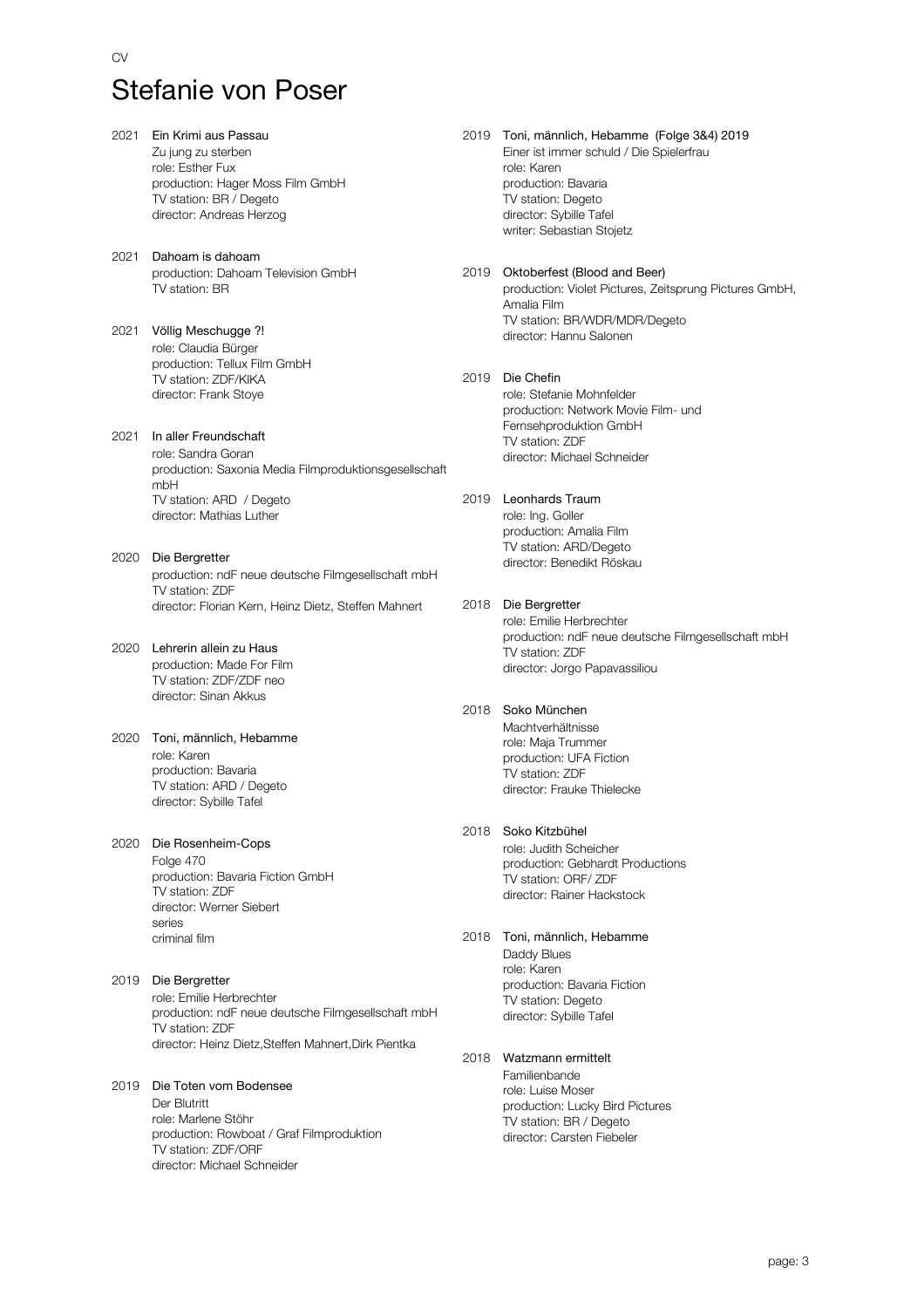| 2018 | Hubert ohne Staller<br>role: Carola Haffner<br>production: Entertainment Factory<br>TV station: ARD<br>director: Sebastian Sorger                                                      |
|------|----------------------------------------------------------------------------------------------------------------------------------------------------------------------------------------|
| 2018 | Unter anderen Umständen - Liebesentzug<br>role: Claudia Ohlsen<br>production: Network Movie Film- und<br>Fernsehproduktion GmbH<br>TV station: ZDF<br>director: Judith Kennel          |
| 2017 | Die Bergretter<br>role: Emilie Hofer<br>production: ndF neue deutsche Filmgesellschaft mbH<br>TV station: ZDF<br>director: Oliver Dommenget, Jakob Schäuffelen, Jorgo<br>Papavassiliou |
| 2016 | Die Bergretter<br>role: Emilie Hofer<br>production: ndF neue deutsche Filmgesellschaft mbH<br>TV station: ZDF<br>director: Jorgo Papavassiliou, Marcus Ulbricht, Jakob<br>Schäuffelen  |
| 2016 | Soko Stuttgart<br>production: Bavaria Film<br>TV station: ZDF<br>director: Patrick Winczewski                                                                                          |
| 2016 | Lena Lorenz<br>Wunsch und Wirklichkeit<br>role: Anna Hugenbauer<br>production: Ziegler Film GmbH & Co. KG<br>TV station: ZDF<br>director: Sophie Allet Choche                          |
|      | 2016 Hubert & Staller<br>role: Astrid Heine<br>production: Entertainment Factory<br>TV station: ARD<br>director: Holger Gimpel                                                         |
| 2015 | Die Bergretter<br>role: Emilie Hofer<br>production: ndF neue deutsche Filmgesellschaft mbH<br>TV station: ZDF<br>director: Dirk Pientka, Jorgo Papavassiliou, Tom<br>Zenker            |
| 2015 | Soko 5113<br>Strahlemann<br>production: UFA Fiction<br>TV station: ZDF<br>director: Till Müller-Edenborn                                                                               |
| 2015 | Die Rosenheim Cops<br>role: Julia Ried<br>production: Bavaria<br>TV station: ZDF                                                                                                       |

director: Karsten Wichniarz

### 2015 Um Himmels Willen

role: Sylvia Stüberl production: ndF TV station: ARD director: Dennis Satin

#### 2014 Die Bergretter

role: Emilie Hofer production: ndF neue deutsche Filmgesellschaft mbH TV station: ZDF director: Jorgo Papavassiliou, Dirk Pientka

#### 2014 Weißblaue Geschichten

Ein ganz normales Wochenende role: Tina Morgenroth production: Bavaria TV station: ZDF director: Walter Bannert

#### 2013 Die Bergretter

role: Emilie Hofer production: ndF neue deutsche Filmgesellschaft mbH TV station: ZDF director: Dirk Pientka

#### 2013 Tatort

Allmächtig role: Mika production: Hager Moss TV station: ARD director: Jochen Freydank

#### 2013 Die Hebamme

role: Maria production: Moovie - The Art of Entertainment TV station: SAT.1 director: Hannu Salonen

#### 2012 Polizeiruf 110

Fieber role: Pflegerin production: die film GmbH TV station: ARD director: Hendrik Handloegten

#### 2012 Soko 5113 (2012)

production: UFA TV station: ZDF director: Sebastian Sorger

#### 2012 Die Bergretter 2012

role: Emily Hofer production: ndF neue deutsche Filmgesellschaft mbH TV station: ZDF director: Felix Herzogenrath, Dirk Pientka

#### 2012 Die Rosenheim Cops role: Sandra Holzinger production: Bavaria TV station: ZDF director: Walter Bannert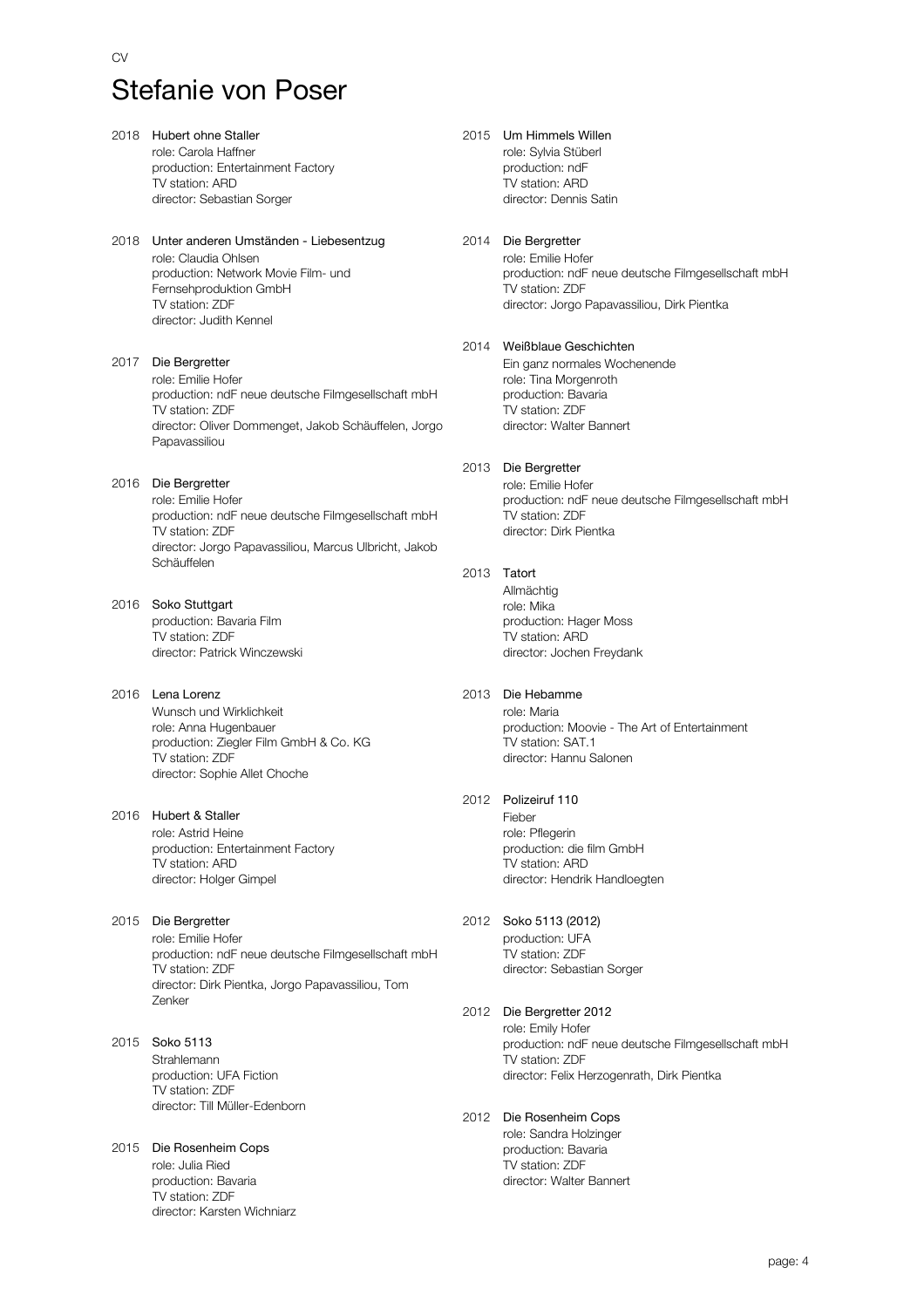| 2012 | München Mord<br>Wir sind die Guten<br>role: Verkäuferin Tankstelle<br>production: TV60Filmproduktion GmbH<br>TV station: ZDF<br>director: Urs Egger | 2009 | Familie auf Probe<br>role: Bankangestellte<br>production: TV 60<br>TV station: ARD<br>director: René Heisig                        |
|------|-----------------------------------------------------------------------------------------------------------------------------------------------------|------|------------------------------------------------------------------------------------------------------------------------------------|
| 2011 | Schloß Einstein<br>Sylvesterspecial<br>role: Regierungsbeamte<br>production: Saxonia Media Filmproduktionsgesellschaft<br>mbH<br>TV station: ARD    | 2008 | Franzi<br>role: Vroni Brandl<br>production: Infa Film<br>TV station: BR<br>director: Matthias Kiefersauer                          |
| 2011 | director: Till Müller-Edenborn<br>Bergwacht (2011) 5 x 90 Minuten/ 10 x Doppelfolge                                                                 | 2008 | Himmlischer Besuch für Lisa<br>Unter Deinem Stern<br>role: Anja                                                                    |
|      | role: Emilie Hofer<br>production: ndF neue deutsche Filmgesellschaft mbH<br>TV station: ZDF<br>director: Axel Barth                                 |      | production: Ziegler Film München<br>TV station: SAT.1<br>director: Sophie Allet-Coche                                              |
|      |                                                                                                                                                     | 2008 | Entführt                                                                                                                           |
| 2010 | Bergwacht<br>role: Emilie Hofer<br>production: ndF neue deutsche Filmgesellschaft mbH<br>TV station: ZDF<br>director: Axel de Roche                 |      | role: secretary<br>production: Network Movie Film- und<br>Fernsehproduktion GmbH<br>TV station: ZDF<br>director: Matti Geschonneck |
|      |                                                                                                                                                     | 2008 | Normal is des ned                                                                                                                  |
| 2010 | Weißblaue Geschichten<br>Eine Frau für Papa<br>role: Dagmar Heindl<br>production: Bavaria Film<br>TV station: ZDF                                   |      | role: Gabi Leni<br>production: Bayerischer Rundfunk<br>TV station: BR<br>director: Helmut Milz                                     |
|      | director: Gunther Friedrich                                                                                                                         | 2008 | Mein Nachbar, sein Dackel und ich<br>role: Dolly                                                                                   |
| 2009 | Klimawechsel<br>production: Moovie - The Art of Entertainment<br>TV station: ZDF<br>director: Doris Dörrie, Gloria Behrens, Vanessa Jopp            |      | production: teamWorx Television & Film GmbH<br>TV station: ARD / Degeto<br>director: Dirk Regel                                    |
|      |                                                                                                                                                     | 2008 | Am Seil                                                                                                                            |
| 2009 | Soko Kitzbühel<br>role: Christa Leopold<br>production: Beo Film<br>TV station: ORF/ZDF<br>director: Gerald Liegel                                   |      | role: Sabine<br>production: Sonne, Mond und Sterne<br>TV station: BR / ORF<br>director: Fabian Eder                                |
|      |                                                                                                                                                     | 2008 | Schutzlos                                                                                                                          |
| 2009 | Rosenheim Cops<br>role: Renate Liebner<br>production: Bavaria<br>TV station: ZDF                                                                    |      | production: Ziegler Film München<br>TV station: ZDF<br>director: Rene Heisig                                                       |
|      | director: Jörg Schneider                                                                                                                            | 2007 | Um Himmels Willen (6 Folgen)<br>role: Elke Beilharz                                                                                |
| 2009 | Die Bergwacht<br>role: Emilie Hofer<br>production: ndF neue deutsche Filmgesellschaft mbH<br>TV station: ZDF                                        |      | production: ndF neue deutsche Filmgesellschaft mbH<br>TV station: ARD<br>director: Uli König                                       |
|      | director: Axel de Roche                                                                                                                             | 2007 | Mit Dir die Sterne sehen                                                                                                           |
| 2009 | Die Tochter des Mörders<br>role: Melanie Breuer<br>production: die film GmbH<br>TV station: ZDF<br>director: Johannes Fabrick                       |      | Mit Dir die Sterne sehen<br>role: Natascha<br>production: Bavaria Fillm<br>TV station: ARD<br>director: Gloria Behrens             |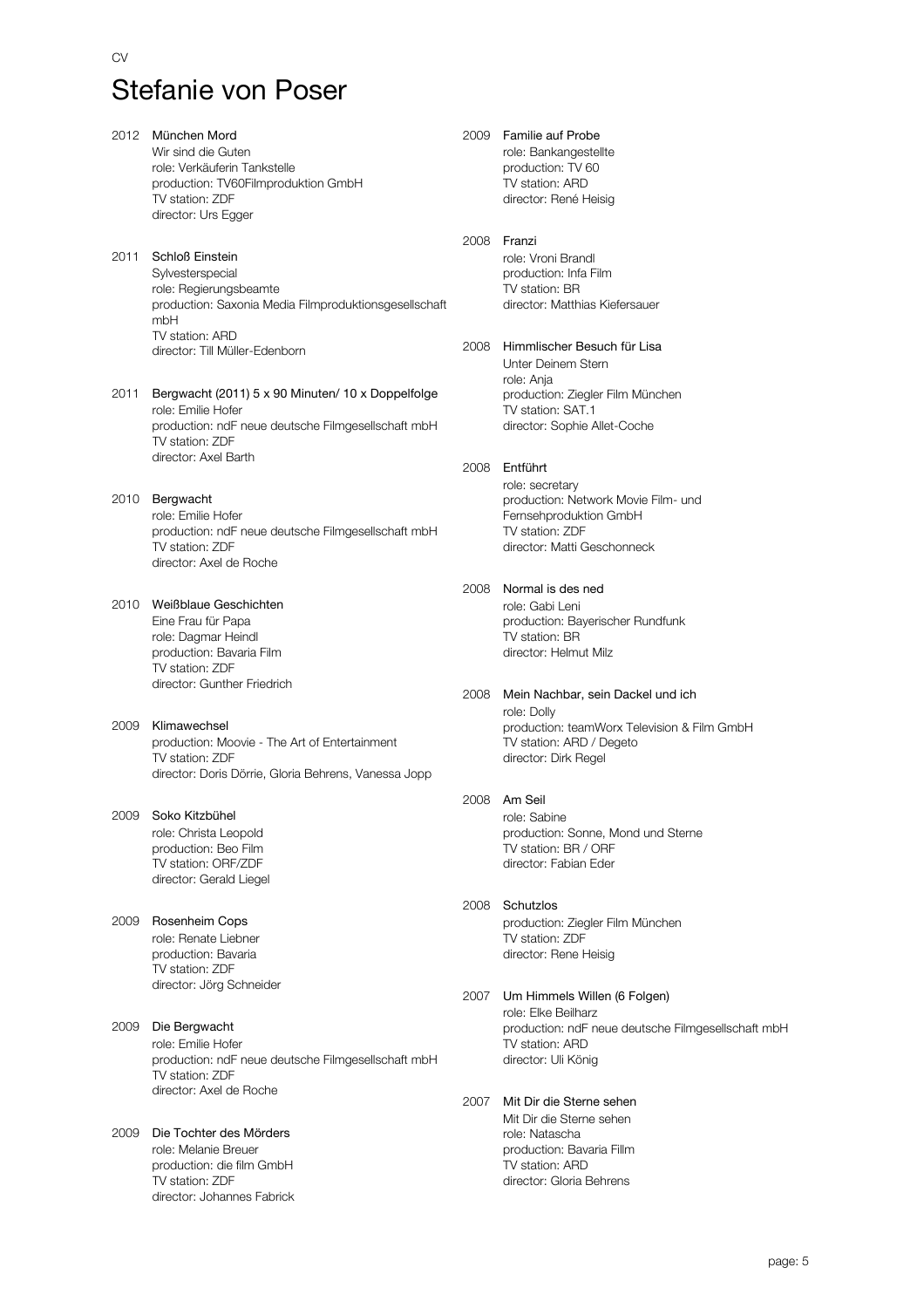- 2007 Das letzte Stück Himmel role: Nurse production: Sperl Film TV station: arte / BR director: Jo Baier 2006 Grüß Gott, Herr Anwalt role: Angela production: Annabelle Film TV station: ARD director: Walter Bannert 2006 Alles außer Sex role: Johanna production: Lunet Entertainment TV station: ProSieben director: Matthias Steurer 2006 Liebe am Gardasee (2 Folgen) production: Bavaria Fillm TV station: ZDF director: Karl Kases 2006 Rosenheim Cops role: Jenny production: Bavaria Fillm TV station: ZDF director: Jörg Schneider 2005 Kommissarin Lucas role: Karin production: Olga Film GmbH TV station: ZDF director: Thomas Berger 2005 Der Bergpfarrer II - Heimweh nach Hohenau role: Lehrerin Diözese production: Saxonia Media Filmproduktionsgesellschaft mbH TV station: ZDF director: Andi Niessner 2005 Willkommen Daheim role: Susi production: UFA TV station: ARD director: Ariane Zeller 2004 Der Bergpfarrer role: Johanna production: Saxonia Media Filmproduktionsgesellschaft mbH TV station: ZDF director: Uli König **Theater** 2021 ALLES WAS ICH LIEBE theater: Kleines Theater Kammerspiele Landshut director: Sven Grunert 60 min 2015 Der Vorname -2017 theater: Kammerspiele Landshut director: Sven Grunert 2015 Das Interview - 2016 director: Sven Grunert theater: Kammerspiele Landshut 2015 Im weissen Rössl - 2016 director: Folke Brabant theater: Stadttheater Ingolstadt 2015 Ein Mann, zwei Chefs theater: Stadttheater Ingolstadt director: Knut Weber 2013 Momo - 2016 theater: Garmischer Kultursommer role: Graue Herrin director: Georg Büttel & Gaston 2013 Der Wildschütz Jennerwein role: Agerl theater: Garmischer Kultursommer director: Harald Helfrich 2011 Brandner Kasper und das ewig Leben role: Marei theater: Staatstheater Karlsruhe director: Kurt Wilhelm 2010 Trauer muss Elektra tragen role: Hazel Niles theater: Ernst-Deutsch Theater HH director: Boris von Poser 2009 Die Bergsteiger theater: Schwere Reiter München director: Stefan Kastner 2009 Meinten Sie Neo Dampf? role: Steffi theater: Kammerspiele München director: Jörn Hintzer & Jakob Hüfner
	- 2009 Die deutsche Mutter theater: Muffathalle München / Hebbel am Ufer Berlin director: Inga Helfrich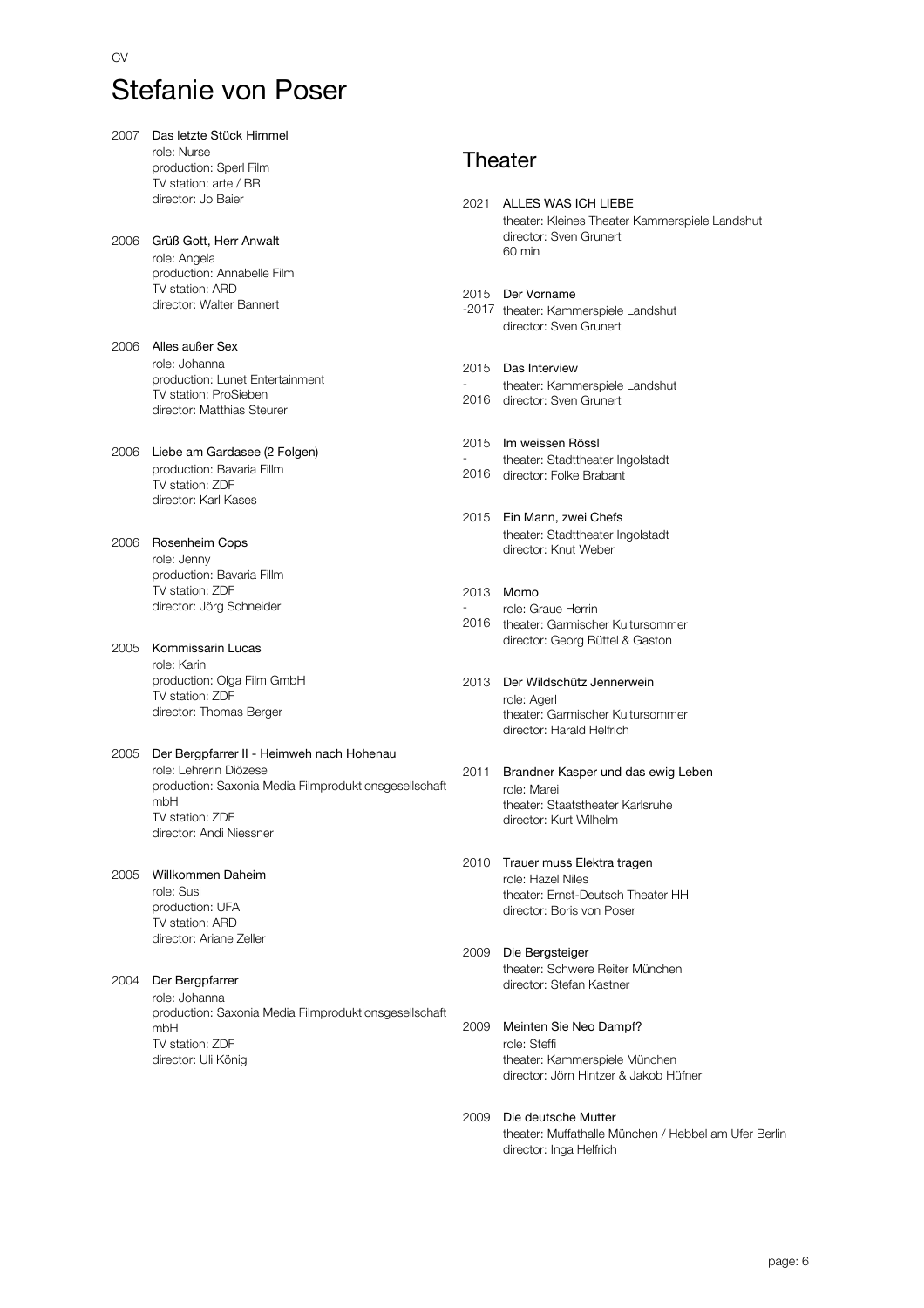| 2008 | Die Furien                                                                                                      |
|------|-----------------------------------------------------------------------------------------------------------------|
| 2017 | role: Babsi<br>theater: Metropol Theater München<br>director: Jochen Schölch                                    |
| 2008 | <b>INzwischen</b><br>role: Die dazwischen<br>theater: Heilige-Kreuz-Kirche München<br>director: Marie Enzler    |
| 2008 | X Wohnungen Neukölln<br>theater: Theater Hebbel am Ufer Berlin<br>director: Kai Schmidt                         |
| 2008 | D'Artagnan - Das Prinzip Chaos<br>theater: Pathos Transport Theater München<br>director: Kai Schmidt            |
| 2007 | Der verkaufte Großvater<br>role: Ms Rott<br>theater: Tollwood-Festival München<br>director: Gabi Rothmüller     |
| 2007 | Wilhelm Tell und die Fürstin der Finsternis<br>theater: Lustspielhaus München<br>director: Gabi Rothmüller      |
| 2006 | Coming home<br>role: Figur B<br>theater: Bayerforum München<br>director: Marie Enzler und Bettina Kraus         |
|      | 2006 Aus dem Leben der Angestellten<br>role: Ms Jung<br>theater: Pasinger Fabrik<br>director: Eli Wasserscheid  |
| 2006 | Montagsauktion<br>role: Fräulein Gertrude<br>theater: Volkstheater München                                      |
| 2005 | Leonce und Lena<br>role: Lena<br>theater: Akademietheater München<br>director: Eva-Maria Höckmayr               |
| 2005 | Die Dreigroschenoper<br>role: Dolly<br>theater: Stadttheater Ingolstadt<br>director: Peter Rein                 |
| 2005 | Der letzte Countdown<br>role: Dagmar<br>theater: Pathos Transport Theater München<br>director: Susanne Schröder |
| 2004 | Jehanne - Die Jungfrau von Orleans<br>role: Johanna<br>theater: Pasinger Fabrik                                 |

director: Stephan Joachim

2004 Merlin oder das wüste Land role: Ginevra theater: Theater Viel Lärm Um Nichts director: Stephan Joachim

2003 The Rocky Horror Show role: Janet

2005 theater: Stadttheater Koblenz director: Teodros Adewale Adebisi

- 2003 Ruhe auf den billigen Plätzen role: Gabel theater: Theater ... und so fort director: Christian Kroos
- 2003 Der Holledauer Schimmel role: Anna theater: Jexhof director: Matthias Kiefersauer
- 2002 Kalmans Filter role: Aisha theater: Theater ... und so fort director: Christian Kroos
- 2002 Der alte Feinschmecker role: Julchen Poppendick theater: Stadttheater Erding director: Anton Huber
- 2001 Die Geschichte vom Soldaten role: Tod theater: Prinzregententheater München director: Bernd Seidel
- 2001 Heldinnen Wege theater: Tollwood-Festival München director: Irene Graef
- 2001 Educating Rita role: Rita theater: Theater ... und so fort director: Yvonne Brosch
- 2001 Der Struwwelpeter role: Paulinchen theater: Freies Landestheater Bayern director: Bernd Seidel
- 2001 Girls of the Night role: Lisa-Die-Kühle theater: Metropol Theater München director: Bruno Hetzendorfer
- 2000 Das Klassentreffen role: Petra theater: Metropol Theater München director: Heiko Dietz